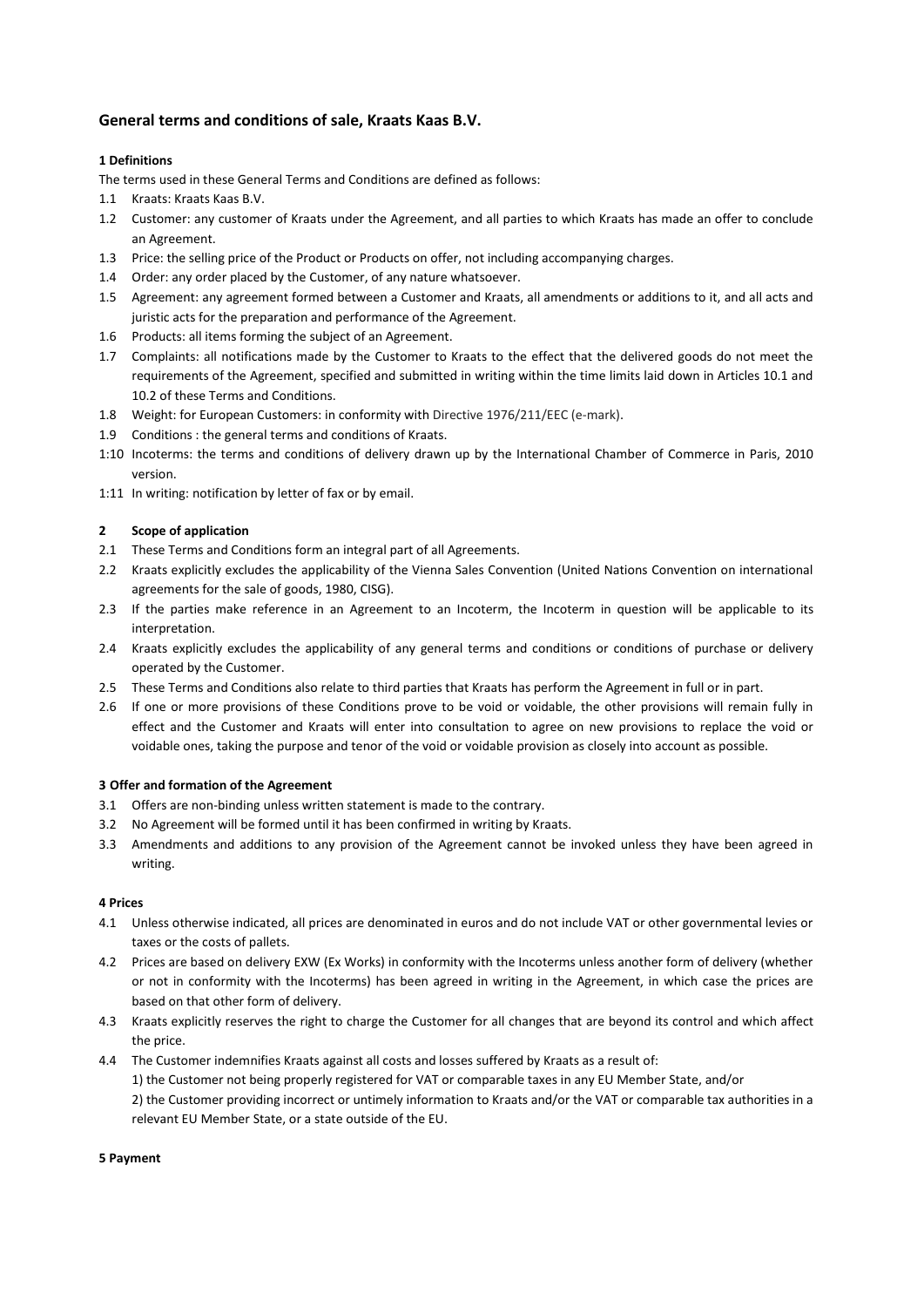- 5.1 In the absence of explicit written agreement to the contrary, all payments must be made within 21 days of the invoice date.
- 5.2 The Customer is not under any circumstances permitted to set off or suspend payment unless agreement to the contrary has been made in writing.
- 5.3 Kraats reserves the right at all times to require advance payment, in full or in part. If circumstance affecting the Customer arise that give Kraats good cause - to be decided at its own discretion - to suspect that the Customer may fail to meet its obligations under the Agreement, Kraats will have the right, before performing or continuing to perform the Agreement (or other Agreements), to require the Customer to pay in advance for the deliverable Products or to furnish what Kraats regards as being adequate security.
- 5.4 All payments are to be made to a bank account indicated by Kraats. All payments are to be made in euros unless Kraats stipulates in writing that payment in another currency is permitted.
- 5.5 In the event of the payment term provided for in Article 5.1 being exceeded, the Customer will be liable to Kraats for the payment of interest of 1.5% per month over the outstanding amount. The interest will be immediately due and payable without any demand or notice of default being required.
- 5.6 All judicial and extrajudicial collection costs incurred by Kraats, including the reasonable costs of legal assistance, will be charged to the Customer and are estimated at 15% of the payable principal amount, with a minimum of € 250. Kraats reserves the right to recover all actual debt collection costs from the Customer.
- 5.7 Complaints concerning invoices must be submitted in writing to Kraats within 8 days of the invoice date, in the absence of which the Customer will be deemed to have acknowledged that the invoices are correct.
- 5.8 Notwithstanding any statement to the contrary by the Customer when making payments and their administrative processing by Kraats, the payments of the Customer will at all times be deemed to extend to reducing: firstly, any collection costs and interest payable by the Customer, secondly any claims of Kraats relating to Products already sold on and delivered to third parties by the Customer and, finally, the other outstanding invoices of Kraats in the order of their date (from old to new).
- 5.9 In the event of non-payment of a due invoice, suspension of payment, an application for suspension of payment, bankruptcy, liquidation (of the business) on the part of or affecting the Customer, Kraats has the right, without notice of default and without legal intervention being required, to suspend or dissolve the Agreement (or the part of it that has not yet been performed) and to reclaim any goods delivered but which are still owned by Kraats under these terms and conditions, in which cases all claims of Kraats against the Customer will be immediately due and payable without the Customer having the right to claim compensation for damages.

#### **6 Delivery term**

- 6.1 Delivery terms are no more than indicative and do not come into effect until the Agreement has been formed. Kraats will endeavour to ensure that deliveries are made at the agreed times wherever possible. However, the delivery times are not binding to Kraats and cannot be regarded as firm deadlines unless explicit agreement to the contrary has been made. Kraats cannot under any circumstances be held liable for the consequences of the indicated delivery times being exceeded and the Customer has no right to compensation for damages.
- 6.2 In the event of any term being exceeded the Customer will not have the right to dissolve or cancel the Agreement unless the term has been exceeded to such an extent that the Customer cannot reasonably be expected to allow it to remain in effect. In that case the term must in all cases at be exceeded by the originally indicated time of delivery.

#### **7 Delivery and risk**

- 7.1 Deliveries are made EXW (Ex Works) in conformity with the Incoterms unless explicit written agreement has been made to the contrary. If the parties make reference in an Agreement to an Incoterm, the Incoterm in question will be applicable to its interpretation.
- 7.2 The risk concerning the Products will transfer to the Customer at the time of delivery, even if the transfer of ownership takes place later.
- 7.3 The Customer has a purchase obligation under which it is obliged, at its own expense, to arrange the prompt unloading of the Products in which waiting times are to be avoided. If the Customer fails to accept the goods or accept them on time, Kraats will have the right, at the Customer's expense, to leave them, or, if necessary, to load, transport and have them stored.

#### **8 Force majeure**

8.1 If performance of the Agreement is prevented by force majeure, regardless of whether this could have been foreseen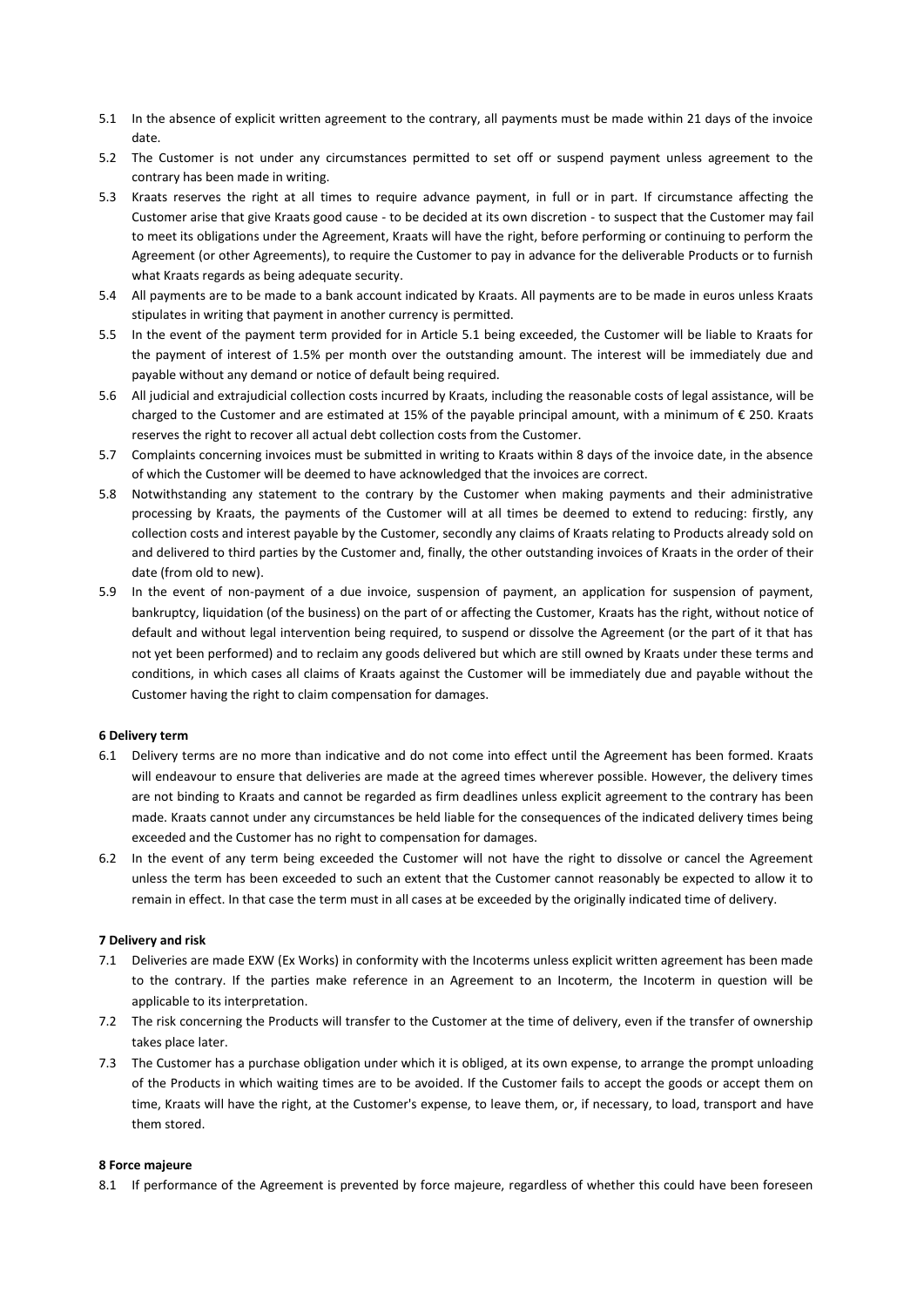when the Agreement was formed, Kraats will have the right to dissolve the Agreement in full or in part without Kraats thus being obliged to pay any compensation for damages to the Customer.

8.2 Force majeure on the part of Kraats is defined as all circumstances beyond Kraats's control, as a result of which it is prevented from meeting its obligations (or the relevant part of them) to the Customer or compliance is delayed or rendered unprofitable or as a result of which Kraats cannot reasonably be expected to meet these obligations. Force majeure includes in all cases: war (or threat of war), riot, full or partial mobilisation, import and export bans, measures of the Dutch or foreign governmental bodies that make Kraats's performance of the Agreement more onerous or expensive than was the case when the Agreement was formed, freezing weather conditions, strikes, fire, epidemics and transport disruptions. The provisions of this Article shall also apply if the circumstances in question arise in respect of a manufacturer, importer or other trader from which Kraats itself obtains the Products or if the Products delivered or to be delivered by third parties to Kraats for the performance of the Agreement fail to meet the quality requirements set for them by Kraats.

#### **9 Retention of title**

- 9.1 All Products delivered to the Customer shall remain the property of Kraats until all claims payable by the Customer to Kraats for the Products delivered or to be delivered or the services rendered or to be rendered, and all other amounts payable by the Customer as a result of failing to meet the payment obligation, have been paid to Kraats in full. A Customer acting as a reseller will be permitted to sell and deliver all Products subject to Kraats's retention of title only to the extent that this is normal in the context of its company's normal business operations. In the case of sale on credit the Customer is obliged to stipulate the same retention of title on its customers as that provided for in this Article.
- 9.2 For as long as the ownership of the Products has not been transferred to the Customer, the Customer is not permitted to pledge the Products, to furnish them in ownership as security or to grant a third party any right to them, without prejudice to the provisions of article 9.1 where this relates to the Customer's transfer to a third party in the context of his normal business operations.
- 9.3 The Customer is obliged to treat the Products delivered under retention of title with due care and to mark them as being the property of Kraats during their storage.
- 9.4 If and for as long as Kraats remains the owner of the Products, the Customer will notify Kraats in writing, without delay, if any part of the Products has been lost or has sustained damage. In the event of an attachment, suspension of payment (whether or not provisional), or bankruptcy, the Customer will immediately notify the attaching bailiff, the administrator or the trustee in bankruptcy of the ownership and other rights of Kraats and will simultaneously notify Kraats of this in writing.
- 9.5 If payment has not been received in full within the agreed payment term, Kraats will have the right at all times to repossess the Products delivered under retention of title and the Customer will be obliged to return these Products to Kraats immediately on demand. Kraats will have the right to repossess all Products covered by retention of title even if partial payment has been made within the agreed payment term.
- 9.6 The above retention of title is not applicable to German Customers, but they are subject to a comprehensive, extended retention of title as follows:

Kraats reserves the right of ownership to all of the Products it has delivered as security for all of the claims that it has or will have on the Customer and its affiliated companies under current and future Agreements The right of ownership of Kraats also extends to new products brought about through the processing of the Products delivered by Kraats under retention of title. The Customer produces the new products for Kraats without itself acquiring any rights of ownership and will store them for Kraats, without this leading to any claims of the Customer in respect of Kraats.

If Products delivered by Kraats under retention of title are mixed with other products subject to the retention of title of other suppliers, Kraats will acquire the co-right of ownership to these new products together with those other suppliers, to the exclusion of any rights of ownership or co-rights of ownership of the Customer. The amount of the co-ownership share of Kraats will correspond to the invoice value of the Products delivered by Kraats under retention of title in relation to the total invoice value of all the products mixed with other products and delivered under retention of title.

The Customer assigns to Kraats, now for then, its claims arising from the sales of the Products delivered and as yet to be delivered by Kraats under retention of title with accompanying rights of security up to the amount of the share of ownership of Kraats in the new products.

In the case of processing in the context of a contractor agreement, the claim for the payment up to an amount in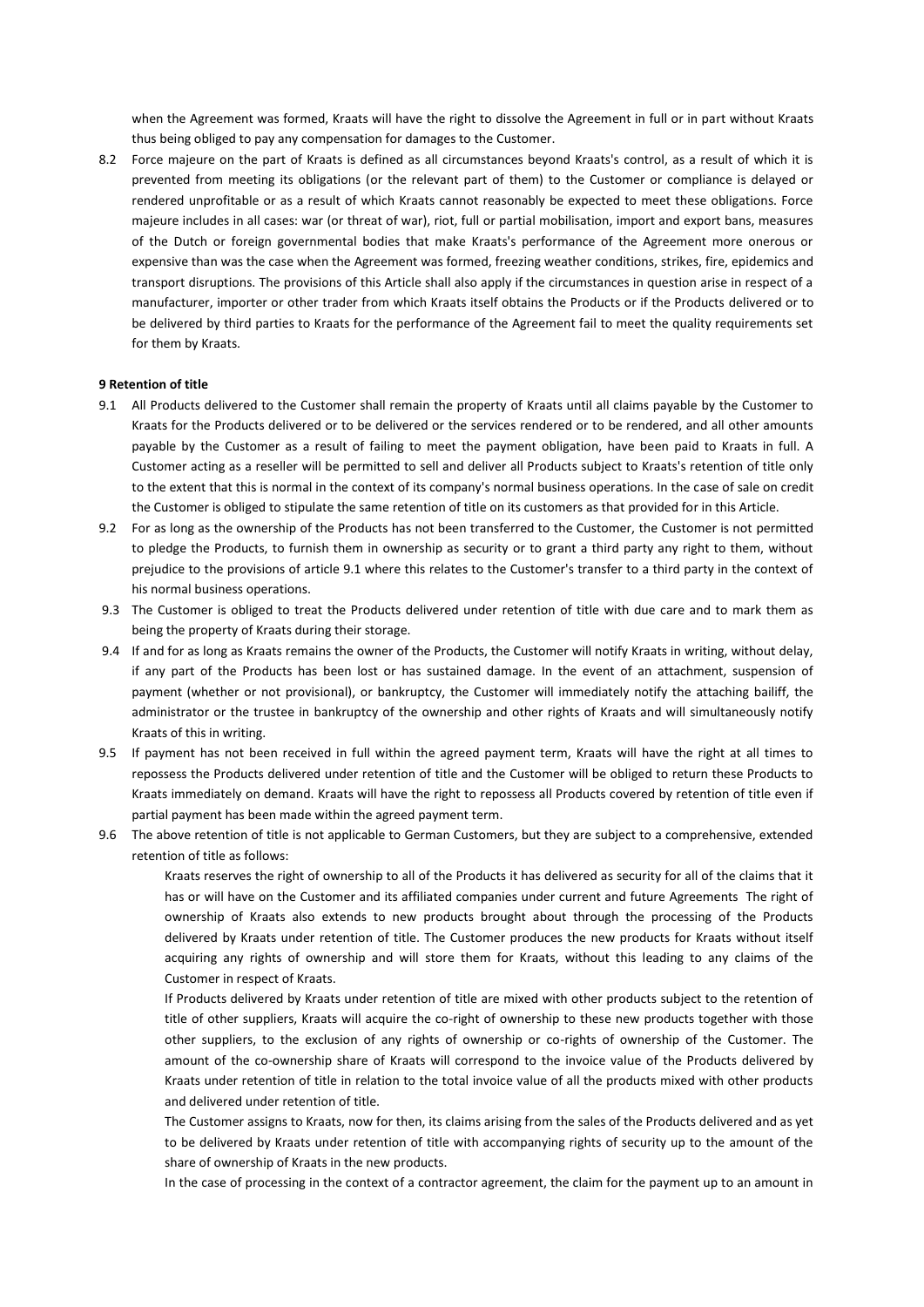proportion to the invoice value of the processed Products delivered under retention of title by Kraats is assigned, now for then, to Kraats.

For as long as the Customer properly meets its obligations under the Agreement with Kraats, it is authorised to make use of the Products belonging to Kraats for its normal business operations and to collect the claims assigned to Kraats itself.

In the event of payment arrears or justifiable doubts about the Customer's solvency or creditworthiness, Kraats is entitled to collect the assigned claims and repossess the Products delivered under retention of title.

Payments by cheque or bill of exchange will not be regarded as compliance until the Customer's cheque or bill of exchange has cleared.

The retention of title in this Article 9.6 is governed exclusively by German law.

## **10 Complaints**

- 10.1 In the event of any Product delivered by Kraats proving to be defective upon receipt, this must be reported in writing to Kraats within five working days of receipt of the Products, but this must be done within two working days in the case of soft and fresh cheese. Contrary to the above, the Customer must immediately report damage to the packaging in the delivery slip upon delivery.
- 10.2 In the event of a defect not being established for some time following receipt of the Products, complaints in that regard must be submitted to Kraats within 10 working days of the defect being established. The Customer cannot invoke any claims against Kraats for a defect concerning grated or sliced cheese if more than 4 months have elapsed since delivery.
- 10.3 Kraats is obliged to inform the Customer in writing of its position on this subject within ten working days of receipt of the complaint.
- 10.4 Failure to observe the terms provided for in Articles 10.1 and 10.2 absolves Kraats of all liability to the Customer for any defects.
- 10.5 The Customer cannot under any circumstances invoke any claims against Kraats for defects in Products if it has not yet met any obligation to Kraats.
- 10.6 With regard to the processing and storage of the Products, the Customer is obliged to follow the instructions for use and the statutory regulations governing the standards of care and supervision. A storage temperature between 2 and a maximum of 7 degrees Celsius must be maintained. It is a matter for the Customer to demonstrate that he has actually met all of the foregoing instructions, in the absence of which Kraats will be absolved of all liability for any defects. The submission of complaints does not suspend the Customer's payment obligations.
- 10.7 Products delivered by Kraats can only be returned, regardless of the reason, with the prior written authorisation of Kraats and subject to strict compliance with Kraats's shipment and other instructions. In the case of defects in sliced or grated cheese, the Customer may only claim compliance or dissolution of the Agreement (whether or not with compensation) if the returned Products are delivered to Kraats in their original, sealed packaging. Transport and all related costs are for the Customer's account. From the time of delivery by Kraats the Products are and remain at the Customer's risk unless explicit written agreement to the contrary has been made.

## **11 Conformity**

- 11.1 Images, drawings, measurements and weights and so on issued by Kraats in its catalogues, circulars or otherwise are not binding to Kraats and are intended exclusively to provide an indication of what Kraats has to offer. Nonconformities do not give the Customer the right to refuse receipt of or pay for the Products or to require any payment from Kraats.
- 11.2 The weight of the delivery as established by Kraats is binding to the Customer unless the Customer establishes nonconformities during weighing immediately on arrival. The Customer must report the non-conformity in the weight in writing to Kraats as soon as possible on the same day but by the next working day at the latest, in the absence of which the Customer will be deemed to have approved the weight.
- 11.3 Customers outside of Europe are subject to a weight margin of 5% above and below the stated weight. Kraats will not be deemed to have failed to meet its obligations if the weight non-conformity in the delivered Products is within this margin.
- 11.4 The Customer must ascertain beforehand that the Products he orders, including the accompanying documentation, packaging, labelling and other information, are in conformity with the governmental regulations of the country of destination. If this is not the case, this will be at the Customer's expense and risk unless written agreement has been made to the contrary.